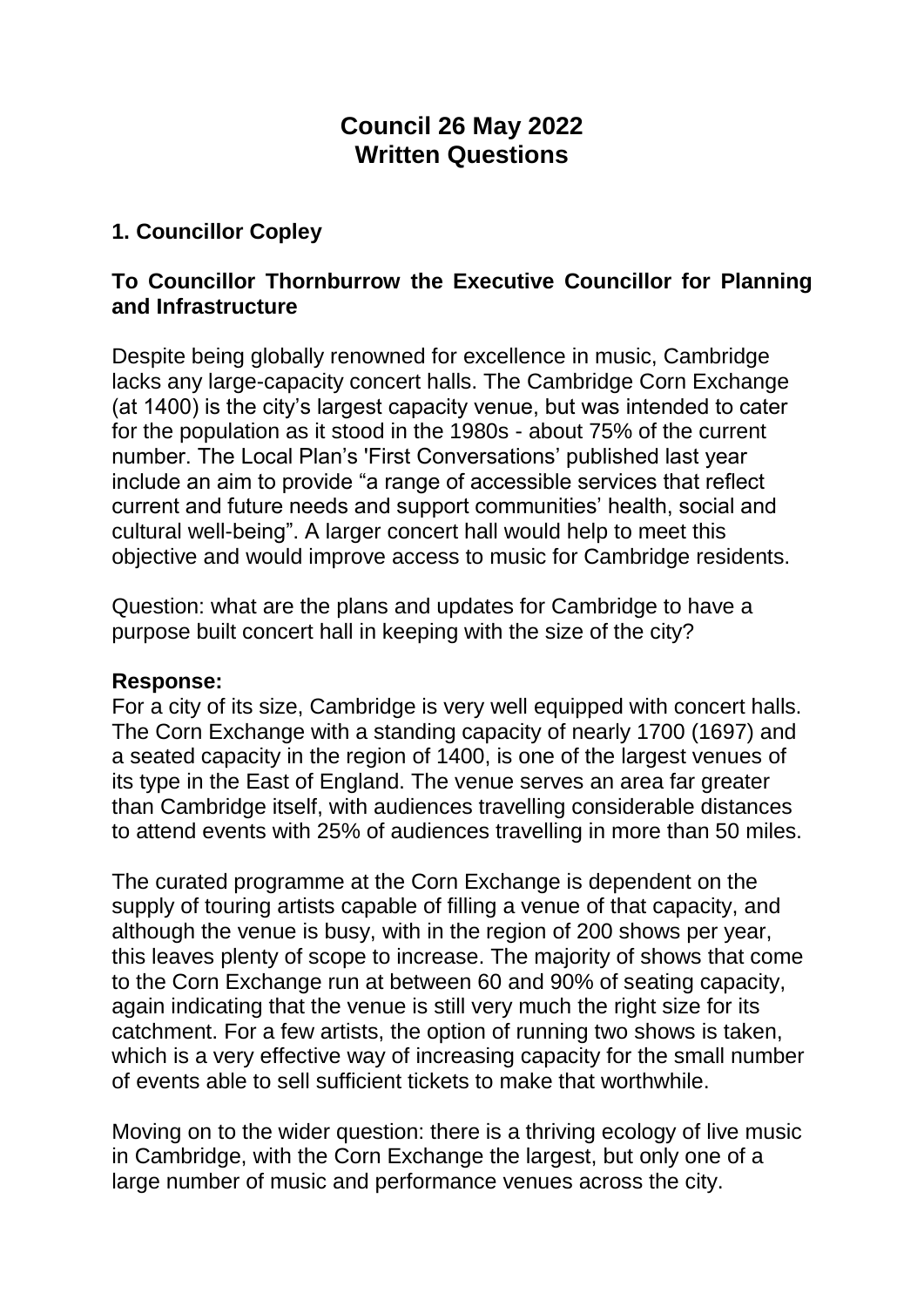Cambridge Junction caters for artists up to a 1000 capacity space in its J1 venue, and for more intimate music and theatre performances in J2. The Portland Arms runs a very successful smaller scale dedicated music venue, and there are a myriad of city venues that put on small scale music and performance events. There are also the publicly accessible University venues including West Road Concert Hall, which provide a significant additional music programme for the city.

We know from national data collected as part of the Active Lives Survey that cultural engagement in the city is very high compared to the national average: the data published in January 2018 showed the national average for attending an event, performance or festival involving creative, artistic, dance, theatrical or music activity at 52.22% of the adult population, in Cambridge the figure was 70.69%. The Cultural team within Community Services, as well as directly operating the Corn Exchange, Cambridge Folk Festival, and the very popular free Music in the Parks concerts, works with a wide range of cultural and community organisations to further build engagement, in particular with communities and individuals less likely to participate.

This does not mean we can be complacent: In order to ensure that the city's cultural life continues to thrive as it grows, the Council is developing an evidence based cultural infrastructure strategy, and a number of completed studies to support this work are already published on our website.

# **2. Councillor Howard**

# **To Councillor Bird the Executive Councillor for Housing**

Thermal imagers are handheld cameras that can be used to find insulation and damp problems. We know they can be used to find 'easy wins' when optimising spend on insulation, maximising the cost and energy savings, and therefore reducing emissions from all our homes. It is my understanding that the city council has paid for a second camera for Cambridge Carbon Footprint to lend to residents and South Cambs Council has lent 3 cameras. The cameras are a great tool for making homes cheaper to heat. This is particularly important for elderly and physically disabled residents who may need to keep their home warmer than other residents. However, the residents who most need this help are missing out on the scheme, either because they are digitally excluded or are unable to use the cameras due to disability or infirmity or both.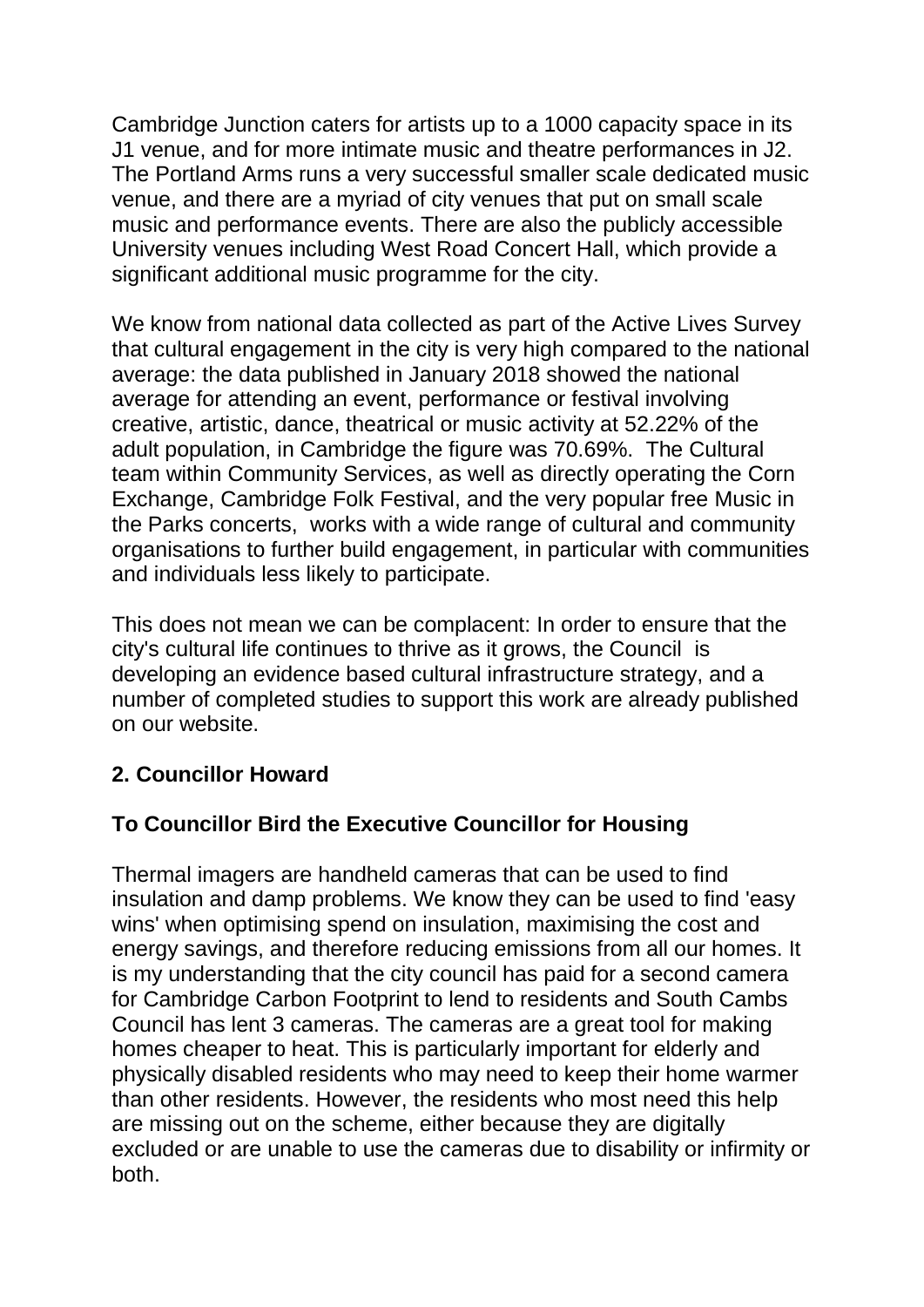Will the council consider training some members of the housing repair team to use thermal cameras for simple heat leak surveys as a matter of course during all social housing repair inspections, acting on any easy wins found as a matter of priority?

#### **Response:**

Cambridge Carbon Footprint (CCF) made 2 successful applications to the [Sustainable City Grant](http://www.cambridge.gov.uk/apply-for-a-sustainable-city-grant) in 2021-22, one of which was to run their annual Open Eco Homes Tours (10 homes involved), deliver 5 talks on energy efficiency and run their thermal imaging programme (4 training sessions and a lending scheme). CCF reported that they purchased an additional camera in 2021-22 to meet increased demand. The council has not purchased a thermal imaging camera but have funded CCF to deliver their thermal imaging programme in the city.

The Council repairs team have recently invested in data logging devices to assist with dealing with damp and condensation issues and regularly use our specialist contractors who have borescopes to enable an inspection of cavity walls to assist with our inspections and surveys. We are currently looking at ways we can improve our in house skills and continue to look at equipment and devices that can assist us with these types of inspections. This is a matter of priority during the next few months to enable us to deal with an anticipated increase of enquiries due to the energy bills increases everyone is facing before next winter. The Energy and Repairs Teams within the Estates and Facilities team will consider the benefit of investing in a thermal imaging camera and consult with Cambridge Carbon Footprint should it proceed to purchase a camera with regard to training for staff.

# **3. Councillor Copley**

### **To Councillor Healy the Executive Councillor for Equalities, Antipoverty and Wellbeing**

- i. Following Royal Ascent of the Police, Crime, Sentencing and Courts Bill (now the Police, Crime, Sentencing and Courts Act 2022), what specific steps will the City Council take to counteract, and prevent contributing to, the systemic racism that this act represents?
- ii. Since the seven evictions of the Traveller community between July 2021, and March 2022, have there been any further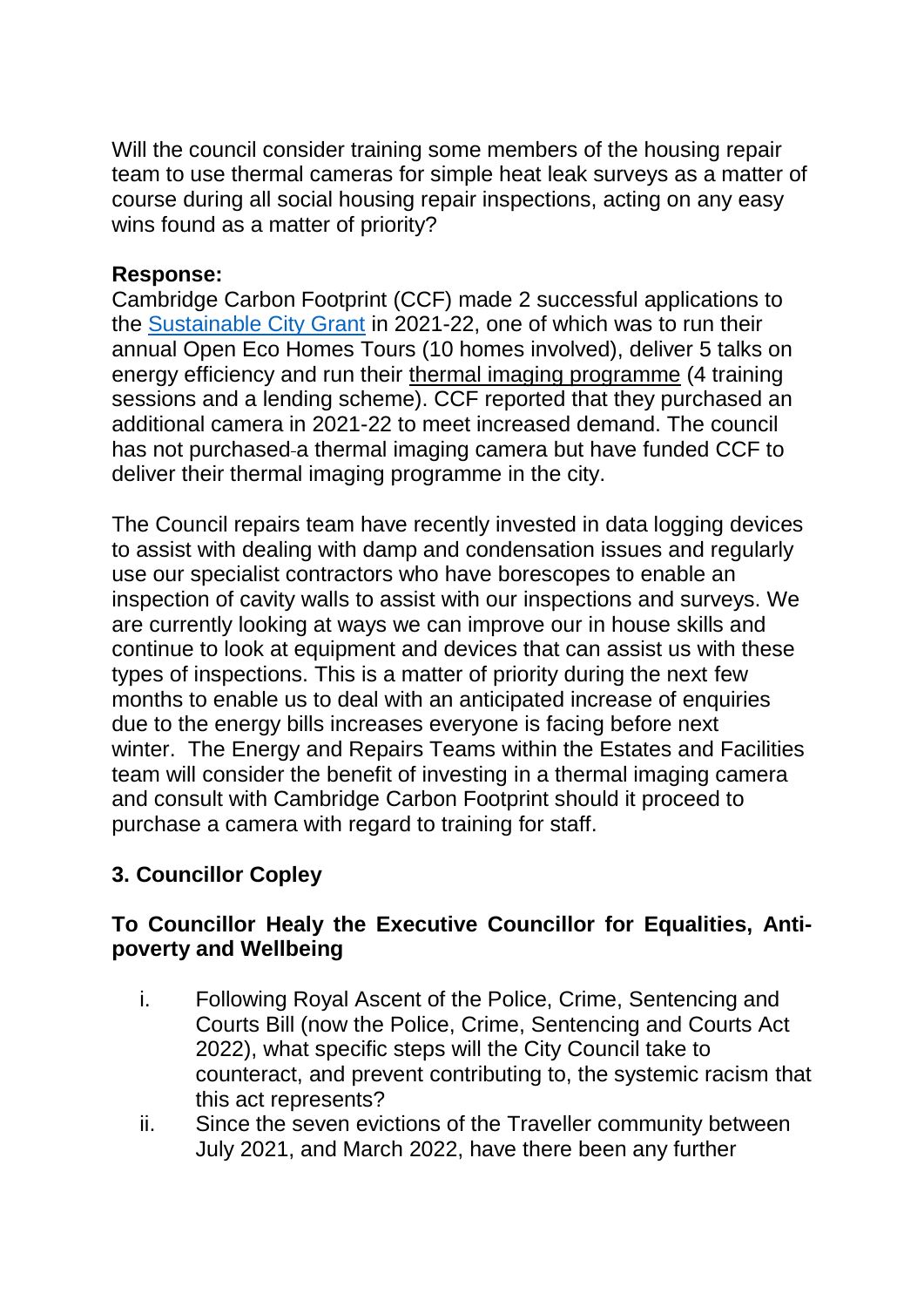evictions of encampments carried out by the City Council, and if so how many?

iii. What ways will the City Council support / promote Gypsy, Roma and Traveller History Month in June 2022?

### **Response:**

The City Council has recently reviewed its unauthorised Gypsy, Roma and Traveller (GRT) encampment protocol (November 2021) whilst the Police, Crime, Sentencing and Courts Bill was being debated.

This protocol has been developed to help the council manage unauthorised encampments in an efficient and effective way, taking account of the potential level of impact for residents and the rights and responsibilities of occupiers of unauthorised encampments in the context of the NEW act.

The protocol aims to:

- To establish effective communication between the council and occupiers of unauthorised encampments;
- To help strike an appropriate balance between the needs and legitimate expectations of members, residents, local businesses, landowners, and occupiers of unauthorised encampments;
- To set out recommended courses of action which the council should follow to provide an effective and consistent approach to unauthorised encampments; and
- To improve records of unauthorised encampments.

We do sometimes have to take enforcement action after all things are considered, including land ownership, scale of the encampment and potential local impacts, the welfare needs those in the encampment and after consultation with the Police and other authorities as necessary.

We continue to work on the Gypsy and Travellers Housing Needs Assessment (GTANA) and Officers are now reviewing the first draft. The GTANA is a significant tool to help with responding in an informed way to help reduce the impacts of the Police, Crime, Sentencing and Courts Act 2022. We need to review the draft GTANA and give feedback, but this document will aide us in understanding need and how best to respond to it.

We will also continue to support the Cambridgeshire Police as they develop their policies and procedures in response to the Police, Crime, Sentencing and Courts Act.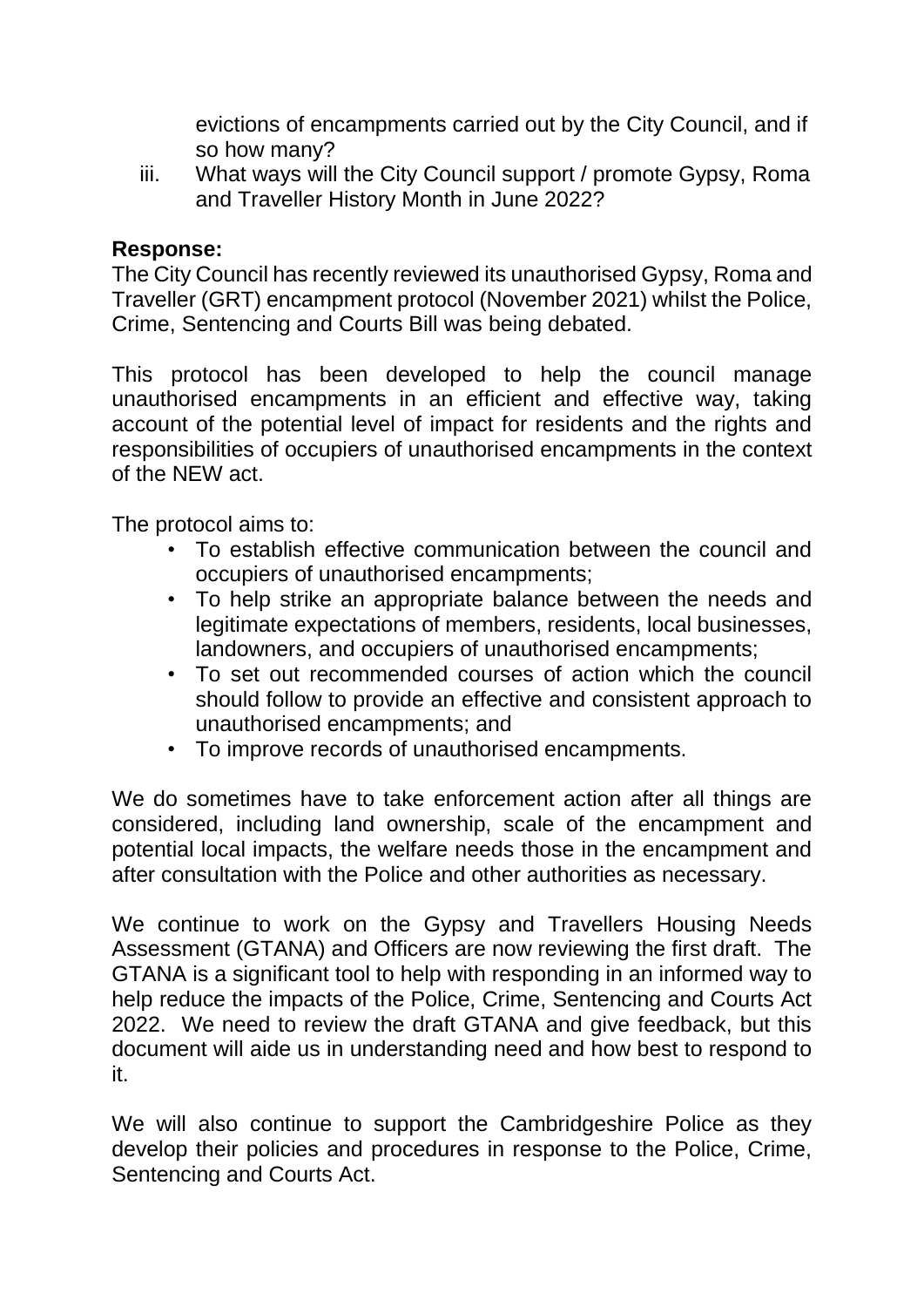On the question around numbers of evictions, we have undertaken four enforcement action on 2 family Groups since March 2022. As part of this action, we have completed welfare assessments and then decided on whether enforcement is reasonable and proportionate. The nature of the sites occupied by the 2 family Groups meant that the encampments had a significant community impact.

The work to support GRT communities is not limited to a four-week calendar period the work must mainstreamed and happen throughout the year.

We have an ongoing heritage project with local museums, Cambridge University, and County Council to trace lineage of traveller families. This has started in Wisbech but is planned to engage with GRT communities across the whole of Cambridgeshire. Further training is to be provided including designing, presenting, and curating to support the creation of an exhibition for local museums. Development of the work is however dependent on funding bid.

We are working the Showmen's Guild to make sure this year's Midsummer Fair is a success. The Community Development team will have a presence at Midsummer Fair focusing on engagement with the GRT community, offering Karaoke, heritage and craft activities.

We intend to include in Holocaust Memorial Day 2023, the persecution of Roma/Sinti communities in Nazi Germany, and this will be part of the work in schools for January 2023.

We are exploring opportunities for sessions in schools on GRT history using materials provided by the Roma Support Group and this will be trialled in Cambridge Schools. This is partially dependent on the outcome of Heritage Lottery Funding bid by the Roma Support group, a London based organisation interested in providing Traveller education in schools. And the Council has committed additional resource for a GRT event to be hosted at the Corn Exchange.

I have set out several GRT projects that the Council is working on, most of which are over a period of time (not just June), or in the case of the Corn Exchange event will be happening later in the year. Officers have started discussions with colleagues from the Traveller Health Team, and have a meeting booked with County Council Equalities staff. We will of